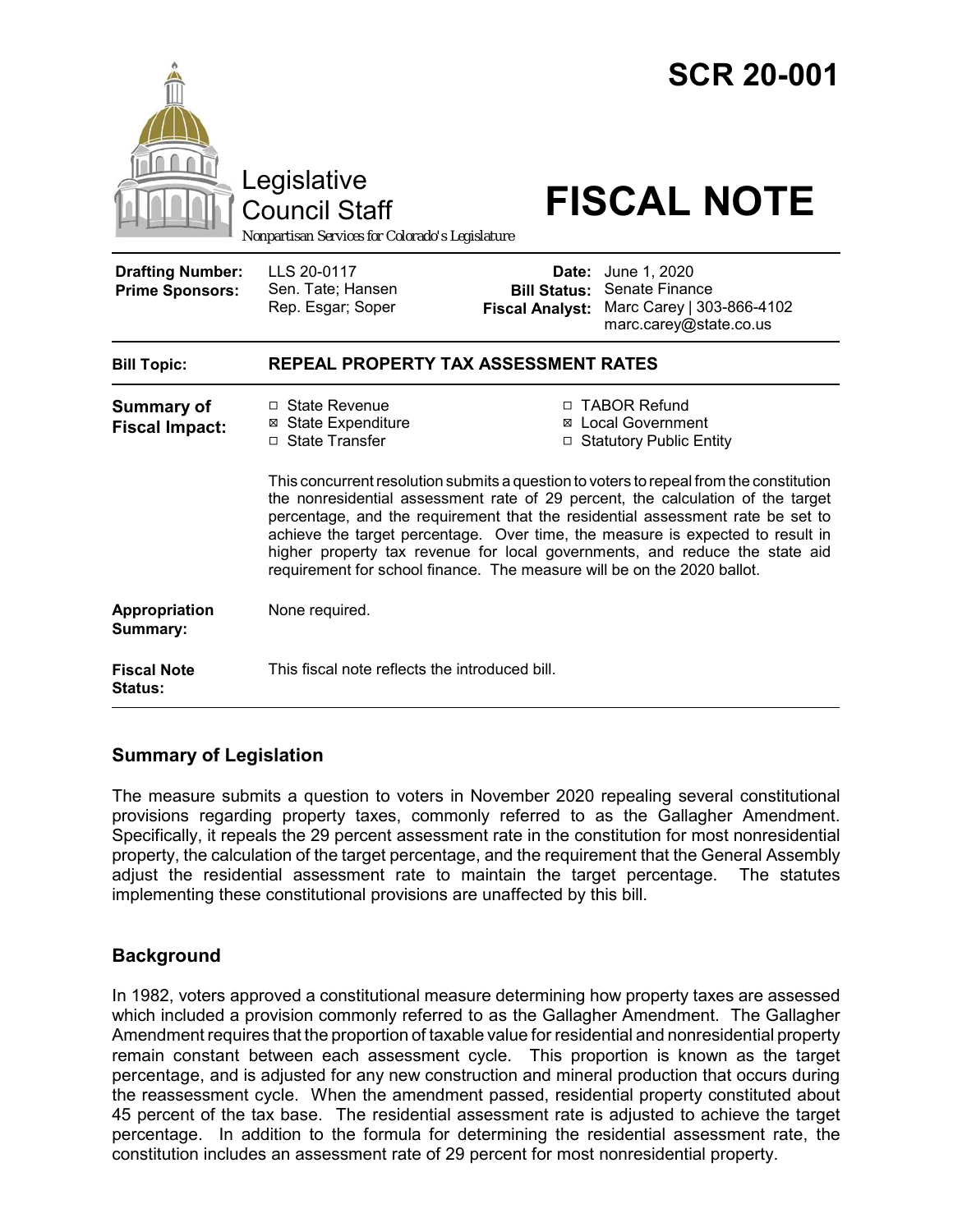June 1, 2020

#### **Local Government Impact**

Since 1982, the General Assembly has passed legislation implementing the Gallagher Amendment. Repealing these provisions from the constitution does not, in and of itself, change the current statute implementing the Gallagher Amendment, or the corresponding assessment rates. Passage of the measure does, however, eliminate the constitutional requirement that the residential assessment rate be changed in order to maintain the target percentage. The ultimate impact of this measure therefore depends on what future legislative action would have been in it's absence.

Assessment rates may not be increased from their current levels without a vote of the people. Over time, without this measure, the residential assessment rate is projected to continue to fall due to the relative growth of residential versus nonresidential property values. This measure maintains the existing residential and nonresidential assessment rates. Therefore, baring a future legislative change reducing rates below those required under the Gallagher Amendment, this measure will result in a higher residential assessment rate. A higher assessment rate will result in higher property tax revenue for local governments, including counties, municipalities, school districts, and special districts.

#### **State Expenditures**

**State Aid for School Finance**. Higher property tax revenue for school districts will increase money available for the local share of school finance and result in a lower state aid requirement for K-12 education. State aid comes mostly from the General Fund and the State Education Fund.

**Election expenditure impact -- existing appropriations.** This bill includes a referred measure that will appear before voters at the November 2020 general election. While no additional appropriation is required in this bill, certain election costs are incurred by the state when ballot measures are referred to voters. These costs, paid using existing appropriations, are in two areas. First, current law requires the state to reimburse counties for costs incurred conducting a ballot measure election, paid from the Department of State Cash Fund in the Secretary of State's Office, estimated at \$3.2 million in FY 2020-21. Second, the text and title of the measure must be published in one legal newspaper per county and an analysis of the measure must be included in the Ballot Information Booklet mailed to all registered voter households, paid from the Ballot Analysis Revolving Fund in the Legislative Department, which is estimated to cost \$2.1 million in FY 2020-21. Publication costs will increase by approximately \$115,000 per measure beyond this base amount for any additional referred or initiated measures place on the ballot.

## **Effective Date**

If approved by 50 percent of the voters in the November 2020 election, this measure takes effect upon proclamation of the Governor, no later than 30 days after the official canvas of the vote is completed.

## **State Appropriations**

No appropriation is required.